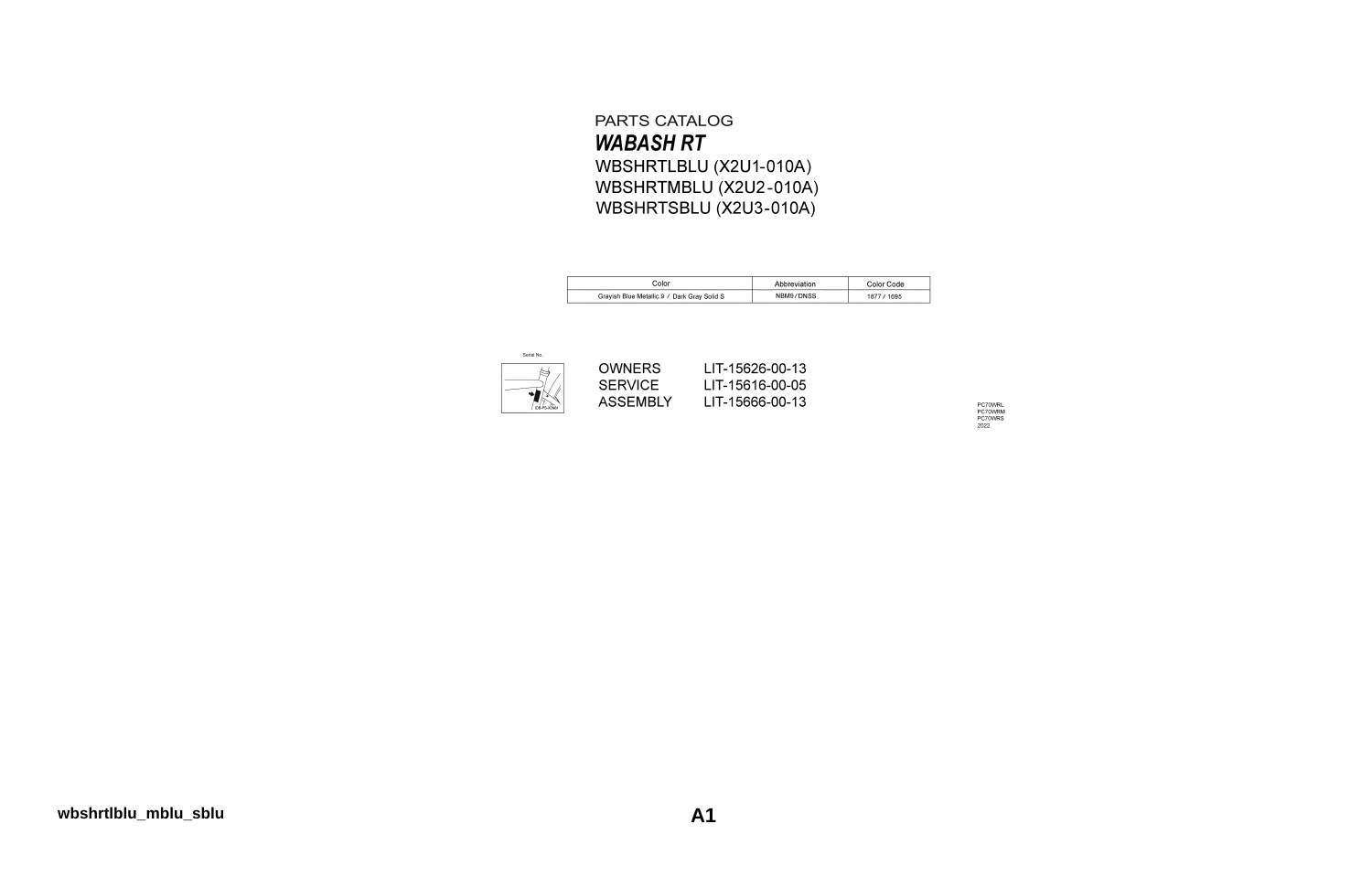

**POWER UNIT**

| Ref<br>No.       | <b>Part Number</b> | <b>Description</b>          | Qty             | <b>Remarks</b>                      |
|------------------|--------------------|-----------------------------|-----------------|-------------------------------------|
| 1                | X2U-17061-10-00    | <b>DRIVE UNIT ASSY</b>      | $\mathbf{1}$    |                                     |
| $\mathbf{2}$     | X1R-81890-21-00    | . MOTOR ASSY                | 1               |                                     |
| $\mathbf 3$      | X0P-87153-01-00    | COVER, STATOR               | 1               |                                     |
| $\boldsymbol{4}$ | 92014-05016-00     | BOLT, BUTTON HEAD           | $\mathbf{3}$    |                                     |
| 5                | X1R-17510-00-00    | . .HOUSING COMP.            | 1               |                                     |
| 6                | X0P-15490-10-00    | . . COVER ASSY              | 1               | <b>FOR ST</b>                       |
| $\overline{7}$   | X2S-17421-00-00    | AXLE, DRIVE                 | $\mathbf{1}$    |                                     |
| 8                | X0S-17062-03-00    | . . TORQUE SENSOR ASSY      | 1               |                                     |
| 9                | X1R-16180-00-00    | . . ONE WAY BOSS COMP.      | 1               |                                     |
| 10               | X94-16570-03-00    | . . CLUTCH BOSS ASSY        | 1               |                                     |
| 11               | 93106-17001-00     | OIL SEAL                    | 1               |                                     |
| 12               | X1R-17558-10-00    | . . PLATE, BEARING          | 1               |                                     |
| 13               | 91312-04010-00     | . BOLT, HEXAGON SOCKET HEAD | $\mathbf 2$     |                                     |
| 14               | X1R-17840-00-00    | . . DRIVEN GEAR ASSY        | 1               |                                     |
| 15               | 90105-05029-00     | . . BOLT, FLANGE            | $5\phantom{.0}$ |                                     |
| 16               | X1R-86171-00-00    | . . WIRE, LEAD 1            | 1               |                                     |
| 17               | X2U-86172-00-00    | . . WIRE, LEAD 2            | 1               |                                     |
| 18               | X0P-86173-00-00    | . . WIRE, LEAD 3            | 1               |                                     |
| 19               | X0P-86174-00-00    | . . WIRE, LEAD 4            | 1               |                                     |
| 20               | X0P-86175-00-00    | . . WIRE, LEAD 5            | 1               |                                     |
|                  |                    |                             |                 | <b>CONTINUED ON NEXT FRAME &gt;</b> |

X2U1110-X010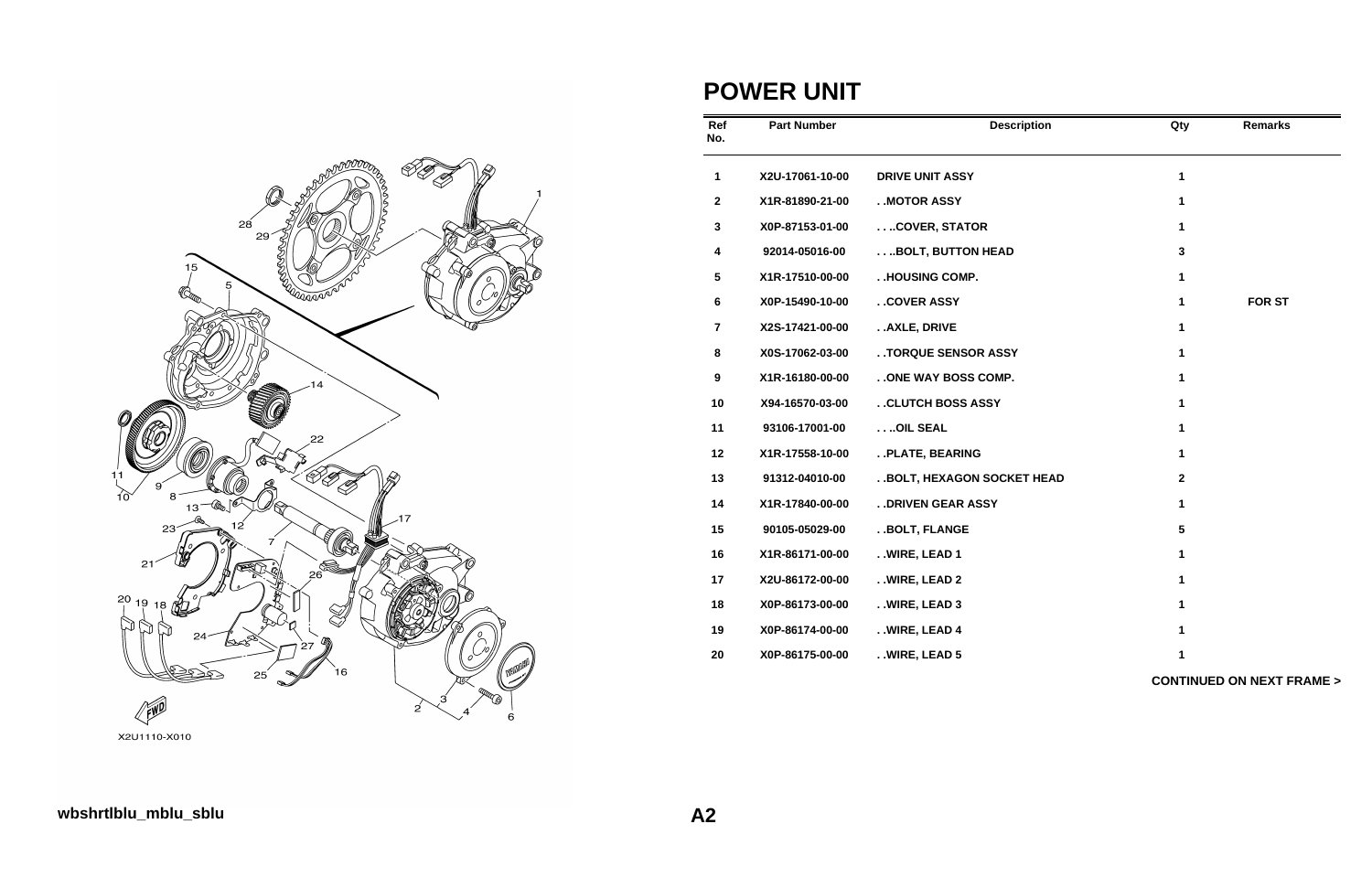

### **POWER UNIT**

| Ref<br>No. | <b>Part Number</b> | <b>Description</b>     | Qty | <b>Remarks</b> |
|------------|--------------------|------------------------|-----|----------------|
| 21         | X1R-17524-00-00    | HOLDER                 | 1   |                |
| 22         | X0P-17822-01-00    | HOLDER, SENSOR         | 1   |                |
| 23         | 90164-03009-00     | SCREW, TAPPING         | 4   |                |
| 24         | X2U-86212-10-00    | . . CONTROLLER ASSY    | 1   |                |
| 25         | X0P-8A8B0-10-00    | SHEET                  | 1   |                |
| 26         | X0P-8A8B1-10-00    | $.$ SHEET 1            | 1   |                |
| 27         | X0P-8A8B2-10-00    | . . SHEET 2            | 1   |                |
| 28         | X94-17463-30-00    | <b>NUT, LOCK</b>       | 1   | <b>BLACK</b>   |
| 29         | X2U-E7452-00-00    | <b>SPROCKET, DRIVE</b> |     |                |

X2U1110-X010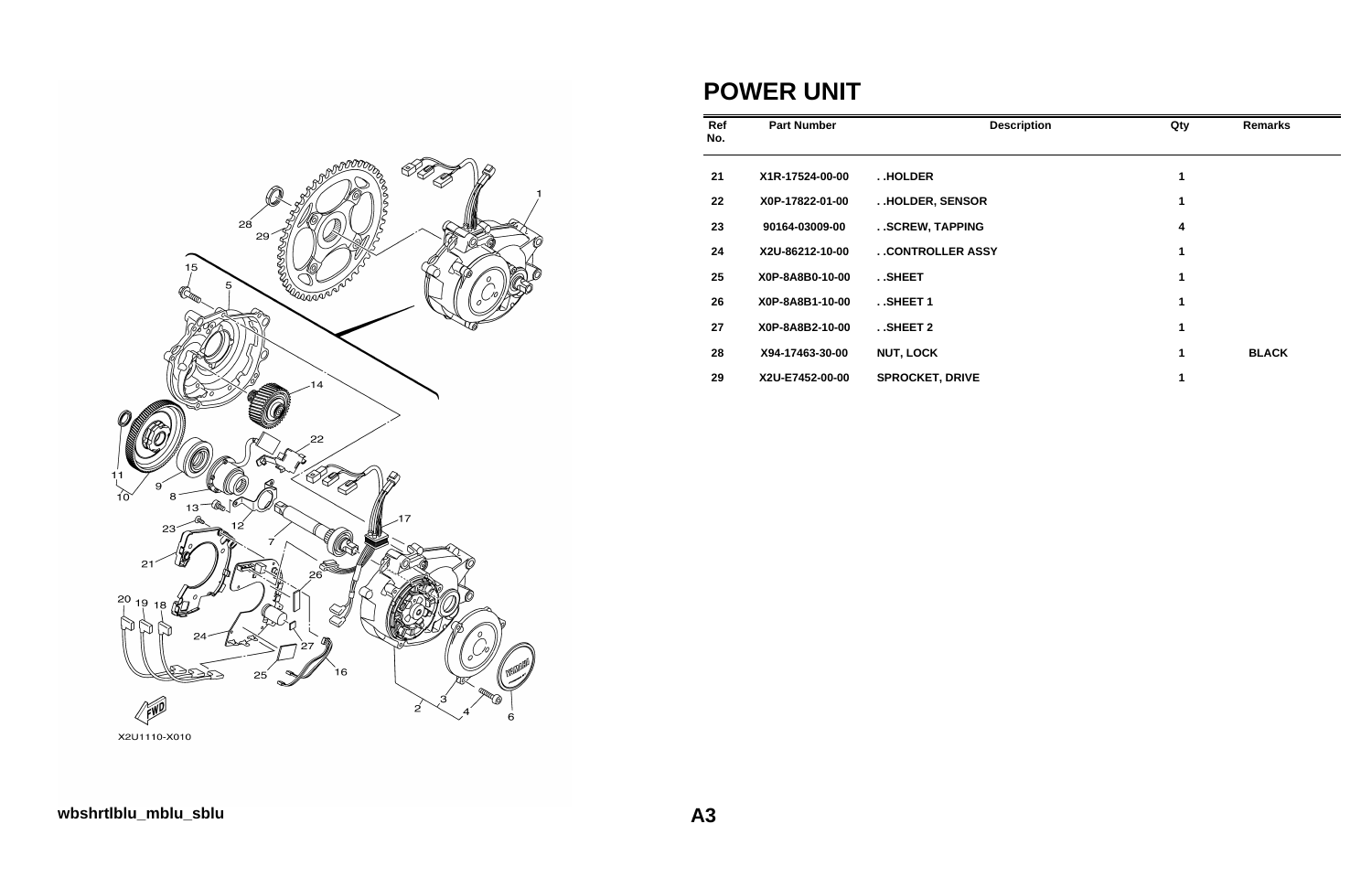

## **FRAME**

| Ref<br>No.     | <b>Part Number</b> | <b>Description</b>             | Qty            | <b>Remarks</b>                      |
|----------------|--------------------|--------------------------------|----------------|-------------------------------------|
| 1              | X2U-F1110-00-0X    | <b>FRAME COMP.</b>             | $\mathbf{1}$   |                                     |
| 1              | X2U-F1110-10-0X    | <b>FRAME COMP.</b>             | $\mathbf 0$    |                                     |
| 1              | X2U-F1110-20-0X    | <b>FRAME COMP.</b>             | $\pmb{0}$      |                                     |
| $\mathbf 2$    | X2U-F1427-00-00    | <b>BRACKET, REAR LOWER 1</b>   | $\mathbf 1$    |                                     |
| 3              | X2U-F117G-00-00    | <b>PROTECTOR</b>               | $\mathbf{2}$   |                                     |
| 4              | X1M-F11C5-00-00    | <b>SCREW1</b>                  | $5\phantom{1}$ |                                     |
| 5              | X2U-F1757-00-00    | <b>WASHER, SPECIAL 1</b>       | $5\phantom{1}$ |                                     |
| 6              | X2U-F535B-00-00    | <b>REAR DERAILLER</b>          | 1              |                                     |
| $\overline{7}$ | X1M-F114D-10-00    | <b>BRACKET DERAILLER, REAR</b> | 1              |                                     |
| 8              | X1M-F112K-00-00    | <b>BRACKET 5</b>               | $\mathbf{1}$   |                                     |
| 9              | X1M-F11C6-00-00    | <b>SCREW 2</b>                 | $\mathbf{2}$   |                                     |
| 10             | X2U-F2187-00-00    | <b>GUIDE, CHAIN</b>            | $\mathbf 1$    |                                     |
| 11             | X2U-F174U-00-00    | <b>BOLT NUT SET</b>            | $\mathbf 1$    |                                     |
| 12             | X2U-F174U-10-00    | <b>BOLT NUT SET</b>            | 1              |                                     |
| 13             | X2U-F2125-00-00    | <b>BOLT</b>                    | 1              |                                     |
| 14             | X2U-F3393-00-00    | <b>NUT, SPECIAL</b>            | $\mathbf{1}$   |                                     |
| 15             | X1M-F256L-00-00    | <b>BRACKET</b>                 | 1              |                                     |
| 16             | X1M-F11C7-00-00    | <b>SCREW 3</b>                 | 1              |                                     |
| 17             | X2U-F16A0-00-00    | <b>LOCK ASSY</b>               | $\mathbf 1$    |                                     |
| 18             | X2U-F637H-00-00    | <b>HOLDER, WIRE 2</b>          | 1              |                                     |
|                |                    |                                |                | <b>CONTINUED ON NEXT FRAME &gt;</b> |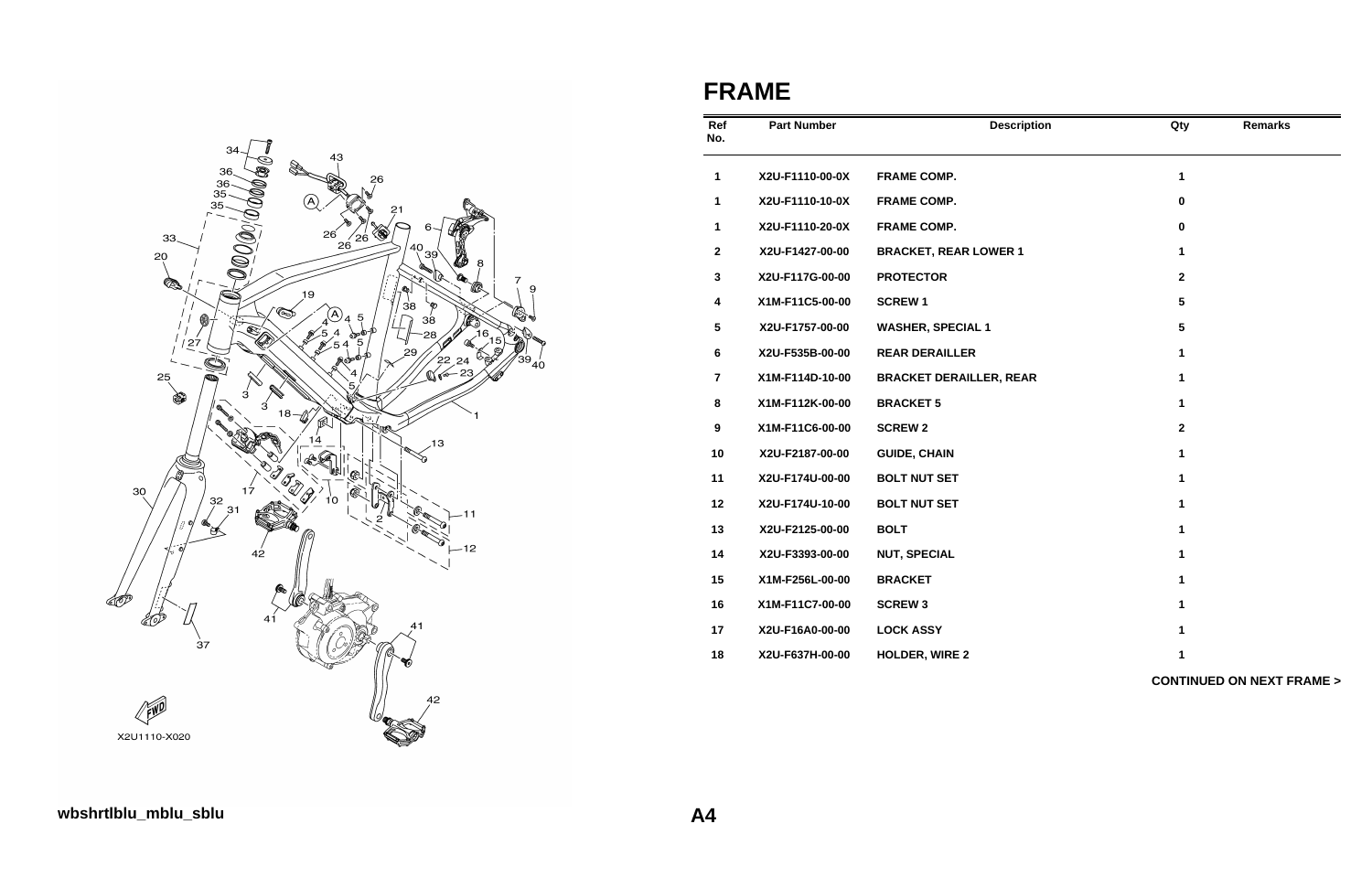

## **FRAME**

| Ref<br>No. | <b>Part Number</b> | <b>Description</b>       | Qty              | <b>Remarks</b>                      |
|------------|--------------------|--------------------------|------------------|-------------------------------------|
| 19         | X2U-F1719-00-00    | <b>GROMMET</b>           | $\mathbf{1}$     |                                     |
| 20         | X2U-F1719-20-00    | <b>GROMMET</b>           | 1                |                                     |
| 21         | X2U-F844B-00-00    | LID <sub>1</sub>         | $\mathbf 1$      |                                     |
| 22         | X2U-H2578-00-00    | CAP, KEY 2               | 1                |                                     |
| 23         | X2U-F3111-00-00    | <b>BOLT, CAP</b>         | 1                |                                     |
| 24         | X2U-F1515-00-00    | <b>WASHER, SPECIAL</b>   | 1                |                                     |
| 25         | X1V-HA900-00-00    | <b>CORE</b>              | 1                |                                     |
| 26         | X0U-F4473-00-00    | <b>SCREW</b>             | $\boldsymbol{4}$ |                                     |
| 27         | X1V-F118E-00-00    | <b>EMBLEM1</b>           | 1                |                                     |
| 28         | X1M-F11A5-10-00    | <b>LABEL INFORMATION</b> | 1                |                                     |
| 29         | X1M-H4306-00-00    | <b>LABEL, CAUTION</b>    | 1                |                                     |
| 30         | X2U-F3780-00-P0    | <b>FORK COMP. 1</b>      | $\mathbf{1}$     |                                     |
| 30         | X2U-F3780-10-P0    | <b>FORK COMP. 1</b>      | $\pmb{0}$        |                                     |
| 30         | X2U-F3780-20-P0    | <b>FORK COMP. 1</b>      | $\pmb{0}$        |                                     |
| 31         | X0N-F1339-00-00    | <b>GUIDE, WIRE</b>       | $\mathbf{1}$     |                                     |
| 32         | X1M-F11D3-00-00    | <b>SCREW 6</b>           | 1                |                                     |
| 33         | X0N-F341A-00-00    | <b>STEERING SET</b>      | 1                |                                     |
| 34         | X0N-F287K-10-00    | <b>CAP ASSY</b>          | 1                |                                     |
| 35         | X0N-F3363-00-00    | <b>COLLAR 1</b>          | $\mathbf 2$      |                                     |
| 36         | X0N-F3364-00-00    | <b>COLLAR 2</b>          | $\mathbf{2}$     |                                     |
|            |                    |                          |                  | <b>CONTINUED ON NEXT FRAME &gt;</b> |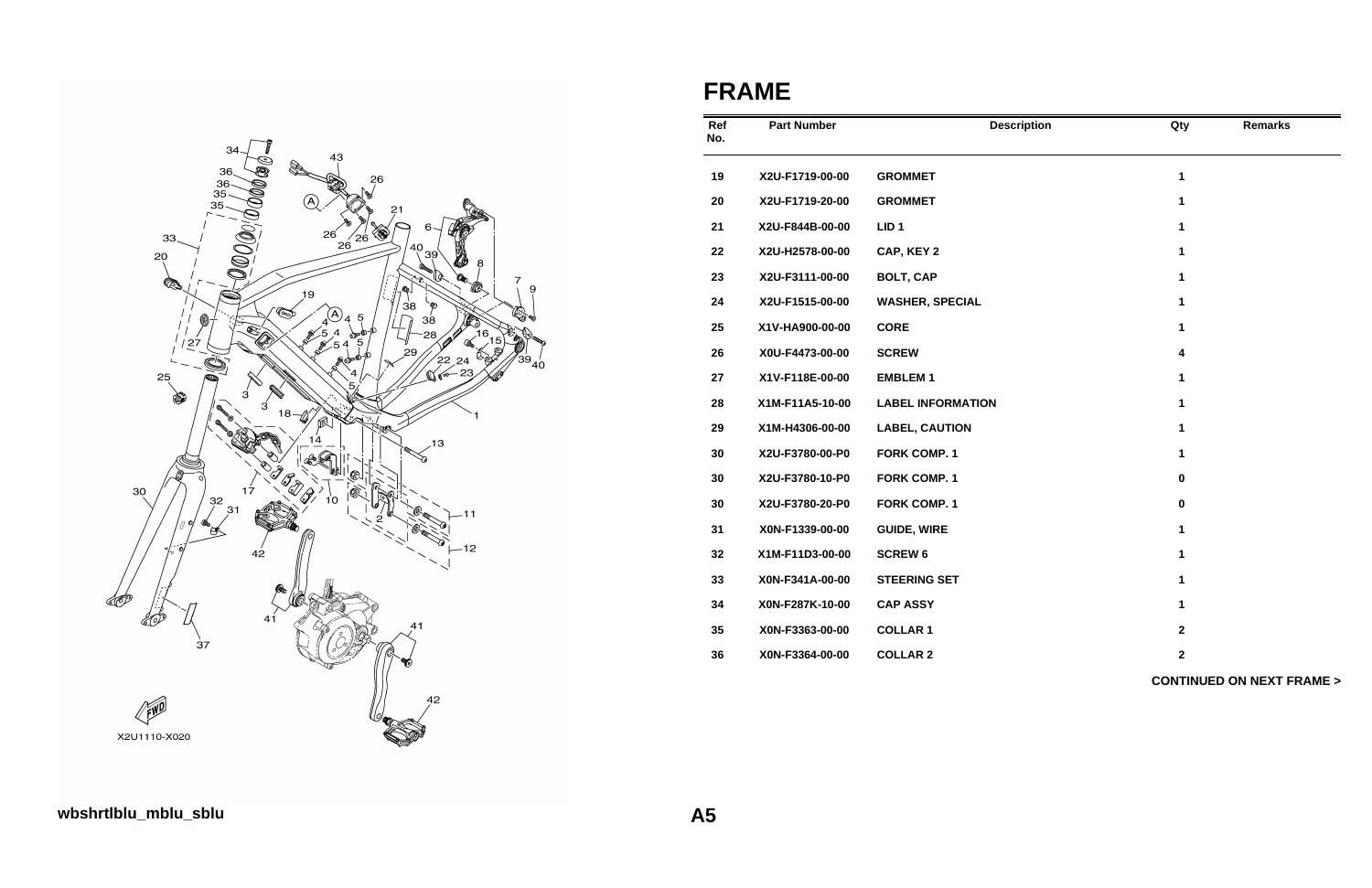

## **FRAME**

| Ref<br>No. | <b>Part Number</b> |                         | Qty<br><b>Description</b> | <b>Remarks</b> |
|------------|--------------------|-------------------------|---------------------------|----------------|
| 37         | X1M-F389C-00-00    | <b>LABEL, CAUTION</b>   | 1                         |                |
| 38         | X1M-F143A-00-00    | <b>CAP</b>              | $\mathbf 2$               |                |
| 39         | X2U-F1399-00-00    | <b>CAP</b>              | 1                         |                |
| 40         | X1M-F1532-00-00    | <b>BOLT 2</b>           | $\mathbf{2}$              |                |
| 41         | X2U-F781A-01-00    | <b>CRANK SET</b>        | 1                         |                |
| 41         | X2U-F781A-11-00    | <b>CRANK SET</b>        | 0                         |                |
| 42         | X1M-F785A-00-00    | <b>PEDAL SET</b>        | 1                         |                |
| 43         | X1R-87214-20-00    | <b>RECEPTACLE COMP.</b> | 1                         |                |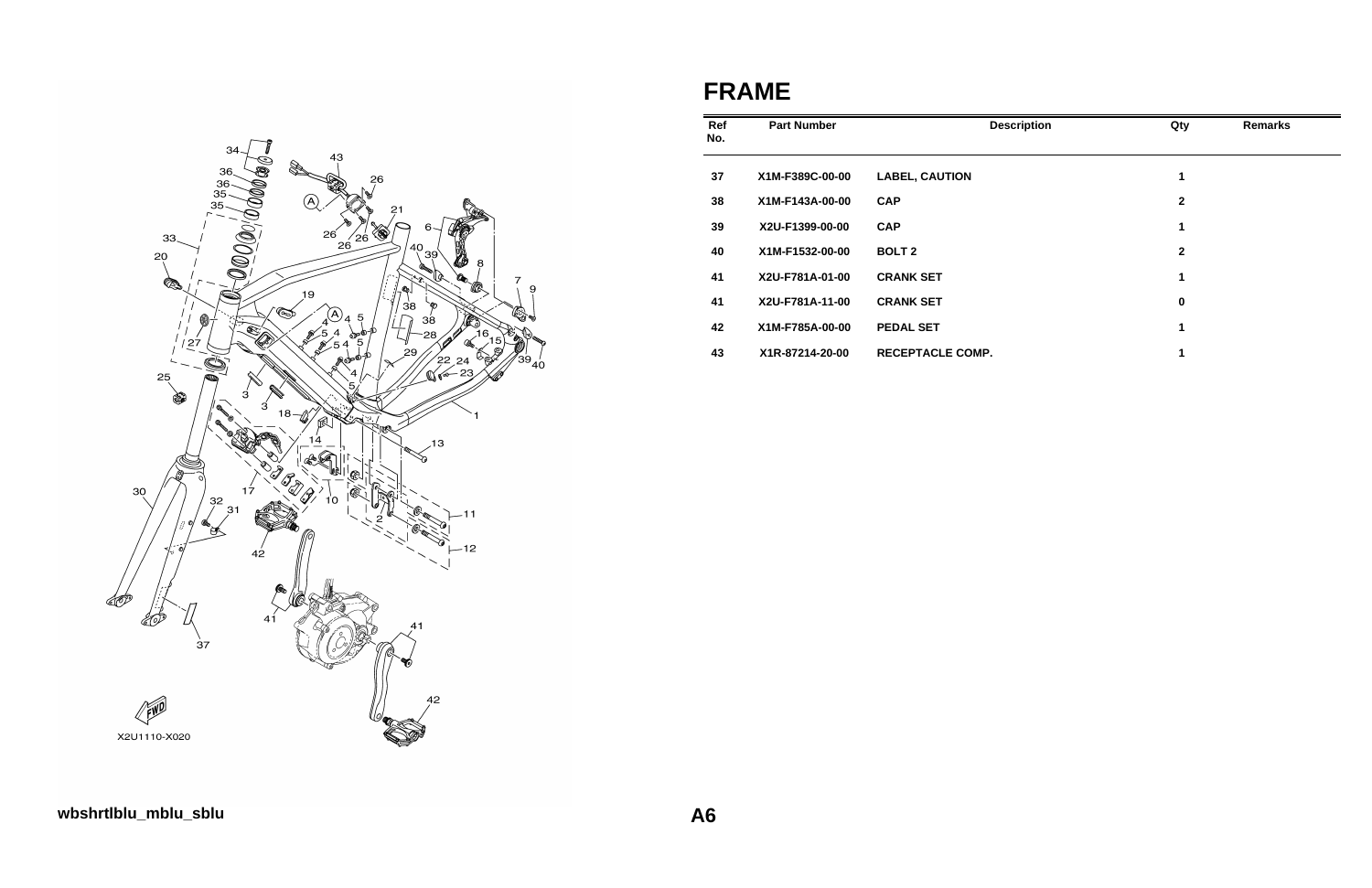

# **SIDE COVER**

| Ref<br>No.              | <b>Part Number</b> | <b>Description</b>          | Qty                     | <b>Remarks</b>                      |
|-------------------------|--------------------|-----------------------------|-------------------------|-------------------------------------|
| 1                       | X2U-F1149-00-00    | <b>BRACKET, BATTERY BOX</b> | $\mathbf{1}$            |                                     |
| $\boldsymbol{2}$        | X2U-F198G-00-00    | <b>COVER 2</b>              | 1                       |                                     |
| $\mathbf 3$             | X2U-F198G-10-00    | <b>COVER 2</b>              | 1                       |                                     |
| $\overline{\mathbf{4}}$ | X2U-F198J-00-00    | <b>COVER 3</b>              | $\mathbf{1}$            |                                     |
| $5\phantom{.0}$         | X1M-F11C5-00-00    | <b>SCREW1</b>               | 4                       |                                     |
| 6                       | X2U-F2802-00-00    | <b>BASE COMP, MOUNT</b>     | 1                       |                                     |
| $\overline{7}$          | X0U-F4473-00-00    | <b>SCREW</b>                | $\overline{\mathbf{4}}$ |                                     |
| 8                       | X2U-F198F-00-00    | <b>COVER 1</b>              | 1                       |                                     |
| 9                       | X2U-F118W-00-00    | <b>STOPPER</b>              | 1                       |                                     |
| 10                      | X2U-F316E-00-00    | <b>SPACER</b>               | $\mathbf{2}$            |                                     |
| 11                      | X2U-F1742-00-00    | <b>SPRING</b>               | $\mathbf 2$             |                                     |
| 12                      | X2U-F3358-00-00    | <b>HOLDER STOPPER 1</b>     | 1                       |                                     |
| 13                      | X2U-F178D-00-00    | <b>SPRING, HOOK</b>         | $\mathbf{2}$            |                                     |
| 14                      | X2U-F1872-00-00    | <b>STOPPER</b>              | 1                       |                                     |
| 15                      | X2U-F117N-00-00    | <b>COVER 3</b>              | $\mathbf{1}$            |                                     |
| 16                      | X2U-F1738-00-00    | <b>BOLT</b>                 | $\mathbf{2}$            |                                     |
| 17                      | X2U-F585H-00-00    | <b>SCREW, SET</b>           | $\mathbf{2}$            |                                     |
| 18                      | X2U-F4453-00-00    | <b>SCREW</b>                | 4                       |                                     |
| 19                      | X2U-F4453-10-00    | <b>SCREW</b>                | $\mathbf{2}$            |                                     |
| 20                      | X2U-F1696-00-00    | <b>LABEL, CAUTION</b>       | 1                       |                                     |
|                         |                    |                             |                         | <b>CONTINUED ON NEXT FRAME &gt;</b> |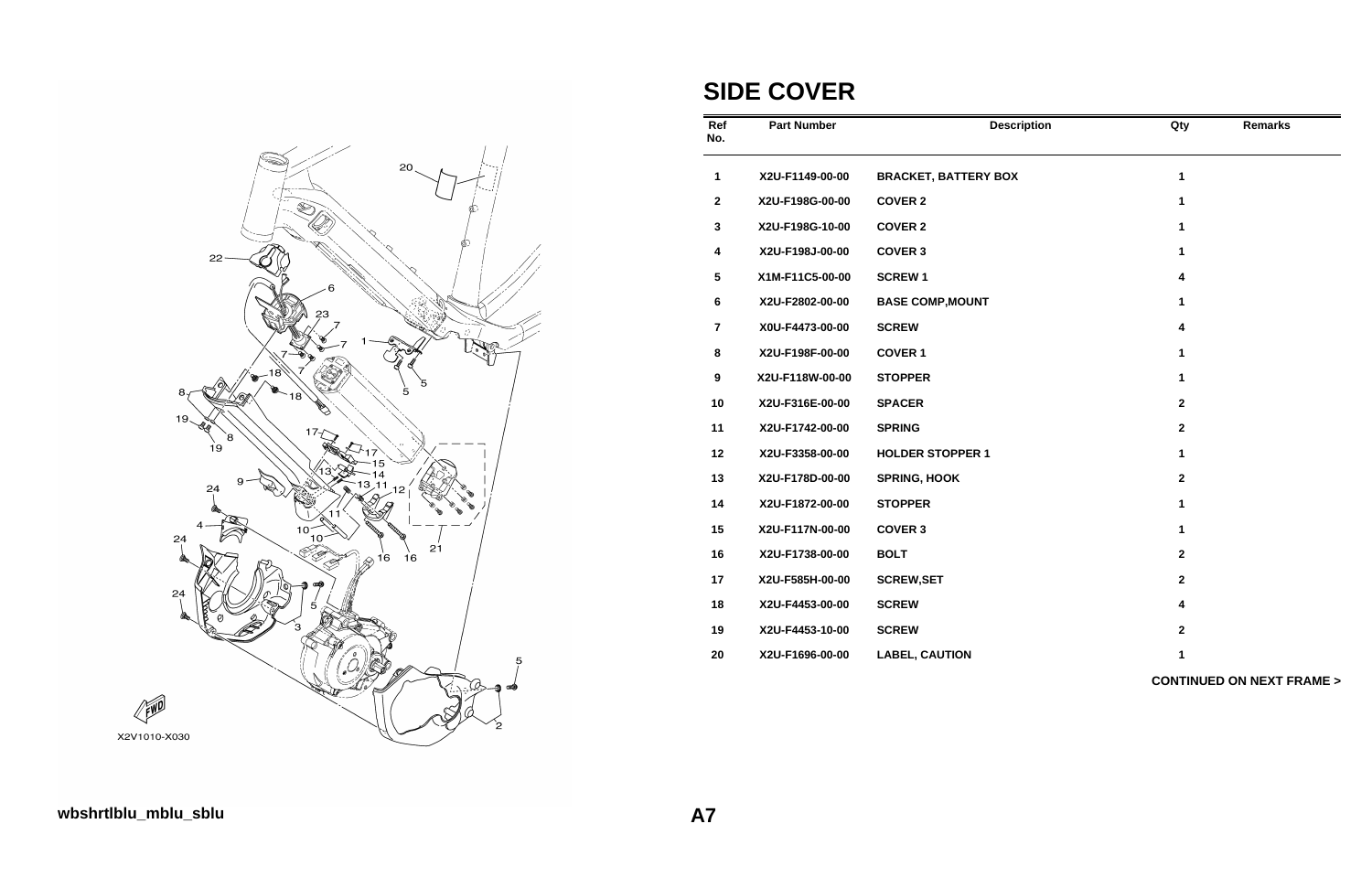

## **SIDE COVER**

| <b>Part Number</b> | <b>Description</b>   | Qty | <b>Remarks</b> |
|--------------------|----------------------|-----|----------------|
| X2U-F3438-00-00    | <b>CAP, END</b>      | 1   |                |
| X2U-F637G-00-00    | <b>HOLDER, WIRE</b>  | 1   |                |
| X1R-87234-50-00    | PLUG, D.C.RECEPTACLE | 1   |                |
| X1M-F1738-00-00    | <b>BOLT</b>          | 3   |                |
|                    |                      |     |                |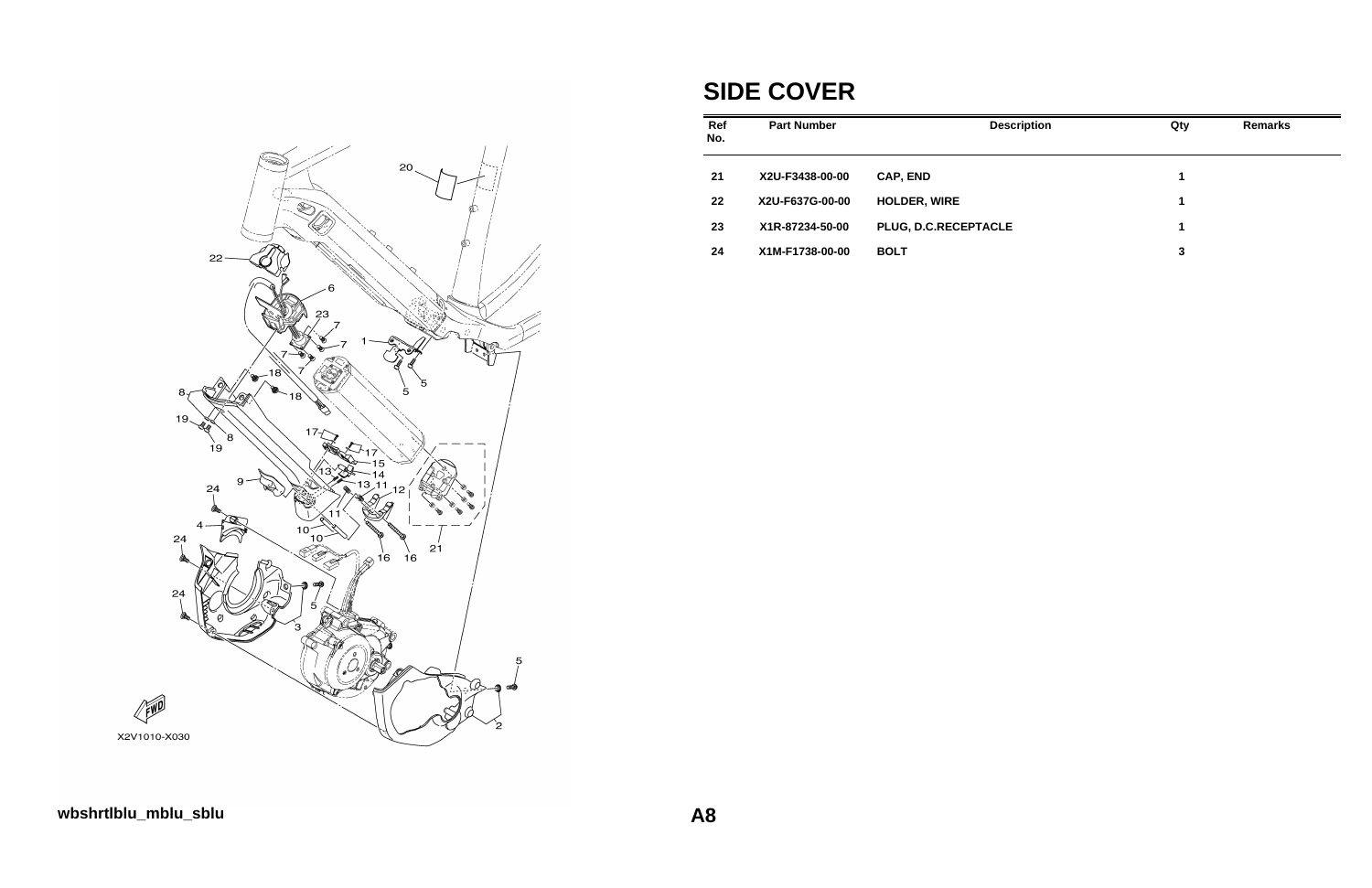

# **SEAT & CARRIER**

| <b>Part Number</b> | <b>Description</b>        | Qty | <b>Remarks</b> |
|--------------------|---------------------------|-----|----------------|
| X0N-F4910-70-00    | <b>SADDLE ASSY</b>        | 1   |                |
| X2U-F4921-00-00    | PILLAR, SEAT              | 1   |                |
| X2U-F4921-10-00    | PILLAR, SEAT              | 0   |                |
| X1V-F4717-00-00    | <b>BOLT, SEAT FITTING</b> | 1   |                |
|                    |                           |     |                |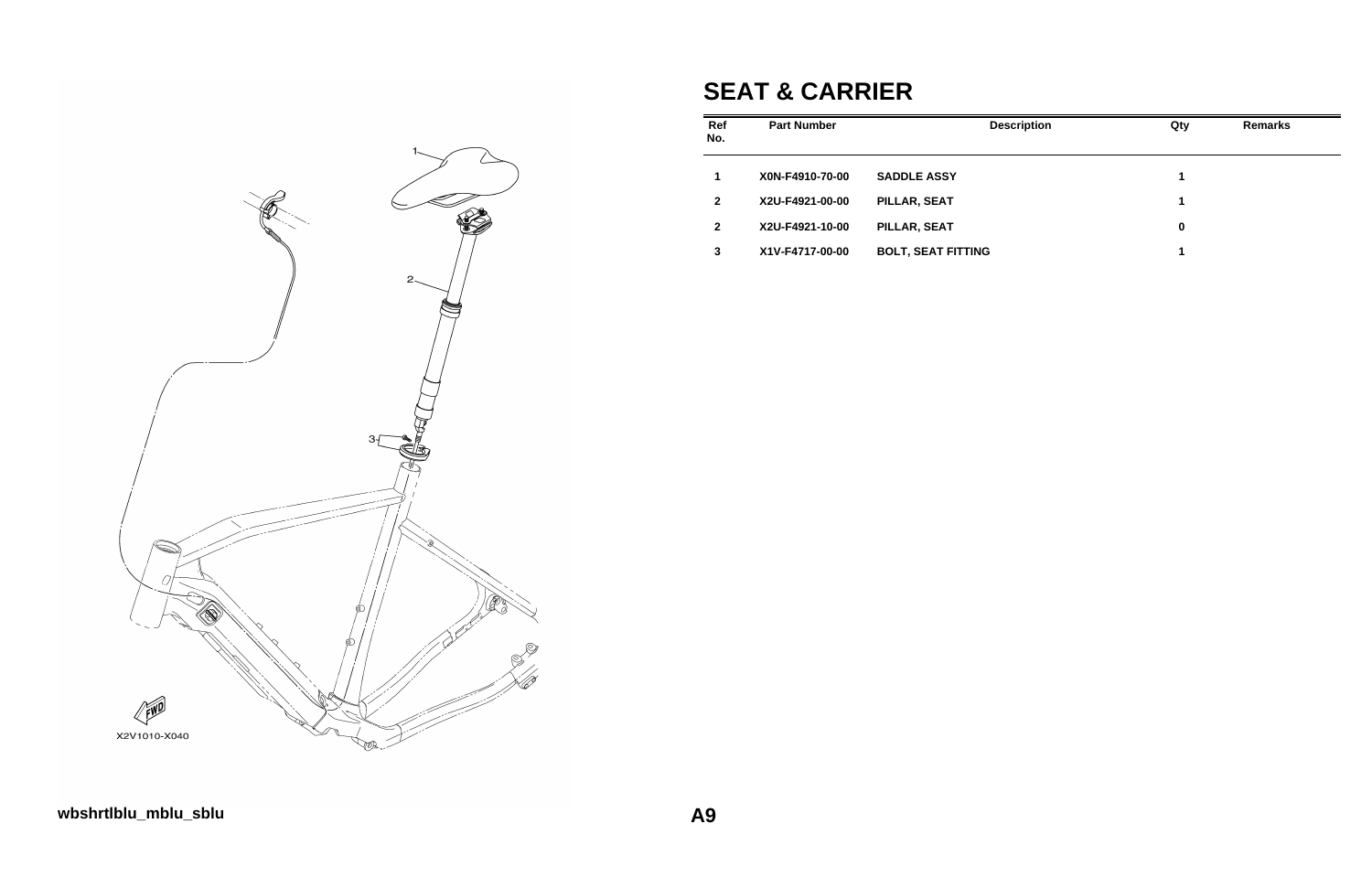

### **FRONT WHEEL**

| Ref<br>No.      | <b>Part Number</b> | <b>Description</b>          | Qty         | <b>Remarks</b> |
|-----------------|--------------------|-----------------------------|-------------|----------------|
| 1               | X1M-F5110-10-00    | <b>HUB ASSY, FRONT</b>      | 1           |                |
| $\mathbf{2}$    | X2U-F5144-00-00    | <b>RIM</b>                  | 1           |                |
| $\mathbf{3}$    | X2U-F510S-00-00    | <b>TIRE</b>                 | 1           | 700X45C        |
| 4               | X2U-F510T-00-00    | <b>TUBE</b>                 | 1           | 700X45C        |
| $5\phantom{.0}$ | X0N-F510U-10-00    | <b>BAND, RIM</b>            | $\mathbf 1$ |                |
| 6               | X1M-F513B-00-00    | THROUGH AXLE BOLT ASSY FR   |             |                |
| $\overline{7}$  | X1M-F6294-10-00    | <b>NUT1</b>                 |             |                |
| 8               | X2U-F5711-00-00    | <b>DISC, BRAKE</b>          | 1           |                |
| 9               | X2U-F510W-00-00    | <b>SPOKE NIPPLE SET 1</b>   |             |                |
| 10              | X2U-F510X-00-00    | <b>SPOKE NIPPLE SET 2</b>   |             |                |
| 11              | X2U-F6170-00-00    | <b>CONTROL LEVER ASSY 1</b> |             |                |
| 12              | X1M-F5130-50-00    | . . BRAKE PAD COMP.         |             |                |



The number used per Front Wheel 32 pcs.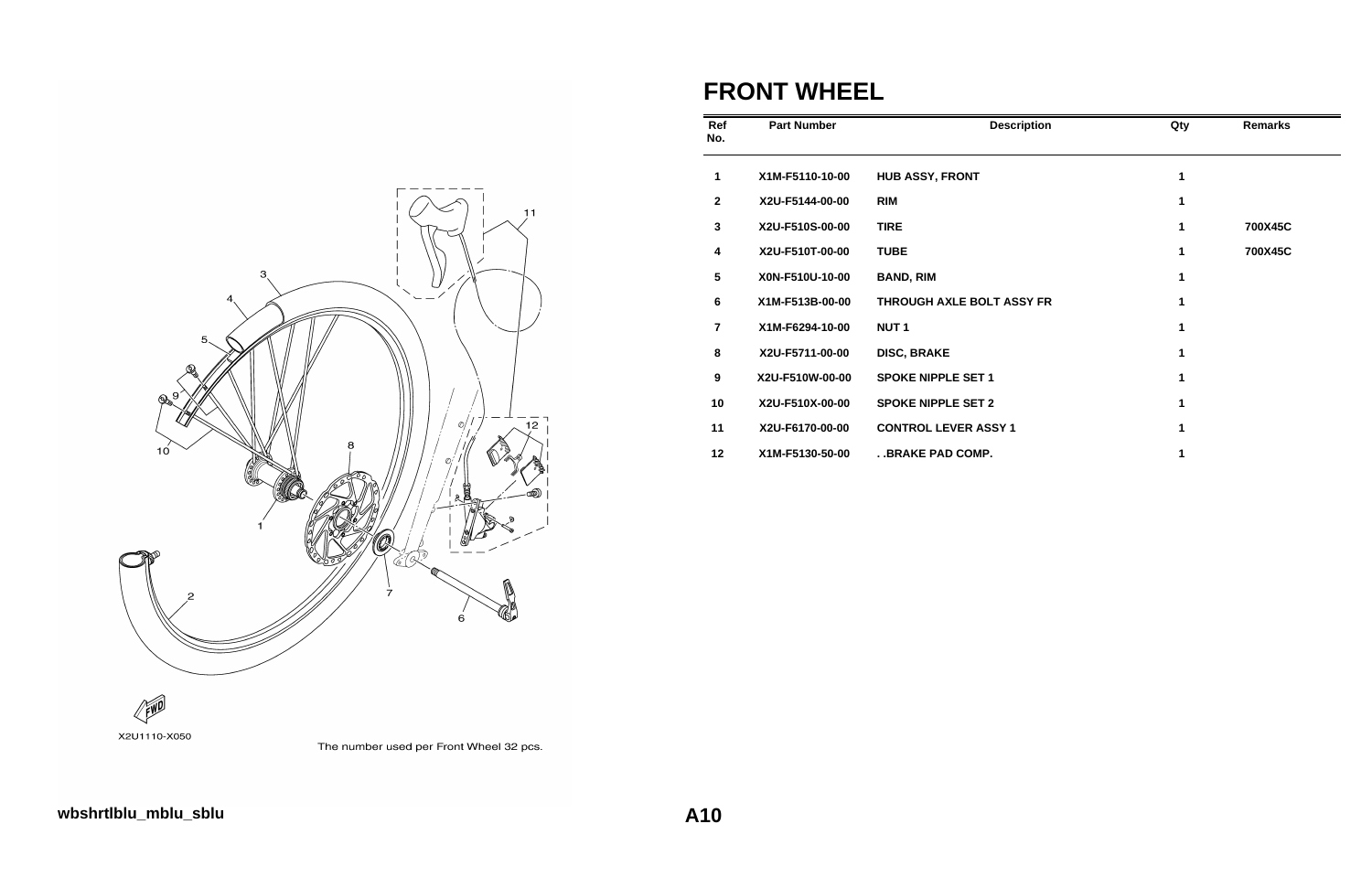

| Ref<br>No.              | <b>Part Number</b> | <b>Description</b>           | Qty          | <b>Remarks</b>                      |
|-------------------------|--------------------|------------------------------|--------------|-------------------------------------|
| 1                       | X1M-F5310-10-00    | <b>HUB ASSY</b>              | 1            |                                     |
| $\mathbf{2}$            | X2U-F5144-00-00    | <b>RIM</b>                   | 1            |                                     |
| $\mathbf{3}$            | X2U-F510S-00-00    | <b>TIRE</b>                  | 1            | 700X45C                             |
| $\overline{\mathbf{4}}$ | X2U-F510T-00-00    | <b>TUBE</b>                  | 1            | 700X45C                             |
| ${\bf 5}$               | X0N-F510U-10-00    | <b>BAND, RIM</b>             | 1            |                                     |
| $\bf 6$                 | X1M-F5410-00-00    | RR. WHEEL SPROCKET COMP.     | 1            |                                     |
| $\overline{7}$          | X1M-F6294-10-00    | NUT <sub>1</sub>             | 1            |                                     |
| 8                       | X2U-F5711-10-00    | <b>DISC, BRAKE</b>           | 1            |                                     |
| $\boldsymbol{9}$        | X2U-F2954-00-00    | <b>ADAPTER</b>               | 1            |                                     |
| 10                      | X1M-F533B-10-00    | THROUGH AXLE BOLT ASSY., RR. | 1            |                                     |
| 11                      | X2U-F53C0-00-00    | <b>CHAIN</b>                 | 1            |                                     |
| 12                      | X1M-F531C-21-00    | <b>PROTECTOR, SPOKE</b>      | 1            |                                     |
| 13                      | X2U-F531W-00-00    | <b>SPOKE NIPPLE SET 1</b>    | 1            |                                     |
| 14                      | X2U-F531X-00-00    | <b>SPOKE NIPPLE SET 2</b>    | 1            |                                     |
| 15                      | X2U-F6180-00-00    | <b>CONTROL LEVER ASSY 2</b>  | 1            |                                     |
| 16                      | X1M-F5130-50-00    | . . BRAKE PAD COMP.          | 1            |                                     |
| 17                      | X2U-F53B1-00-00    | <b>BOLT, BRAKE</b>           | $\mathbf{2}$ |                                     |
| 18                      | X1M-8352Y-00-00    | <b>MAGNET COMP.</b>          | 1            |                                     |
| 19                      | X1M-81670-00-00    | <b>PICK-UP ASSY</b>          | 1            |                                     |
| 20                      | 91317-03012-00     | <b>BOLT, HEX.SOCKET HEAD</b> | 1            |                                     |
|                         |                    |                              |              | <b>CONTINUED ON NEXT FRAME &gt;</b> |



The number used per Front Wheel 32 pcs.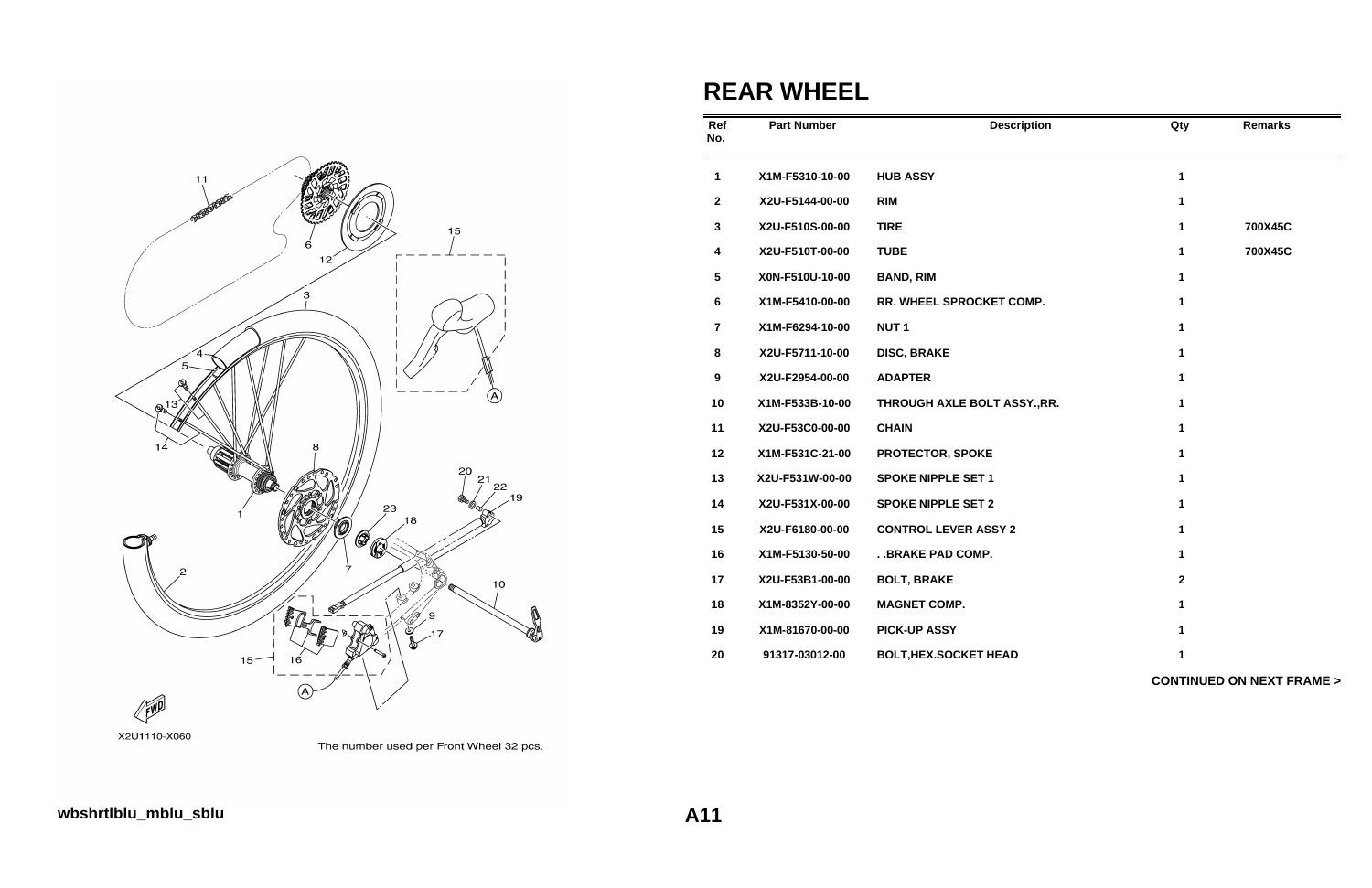

#### X2U1110-X060



### **REAR WHEEL**

| Ref<br>No. | <b>Part Number</b> |               | <b>Description</b> | Qty | <b>Remarks</b> |
|------------|--------------------|---------------|--------------------|-----|----------------|
| 21         | 92907-03200-00     | <b>WASHER</b> |                    | 1   |                |
| 22         | X0N-83522-00-00    | <b>COLLAR</b> |                    | 1   |                |
| 23         | X1M-85557-01-00    | <b>HOLDER</b> |                    | 1   |                |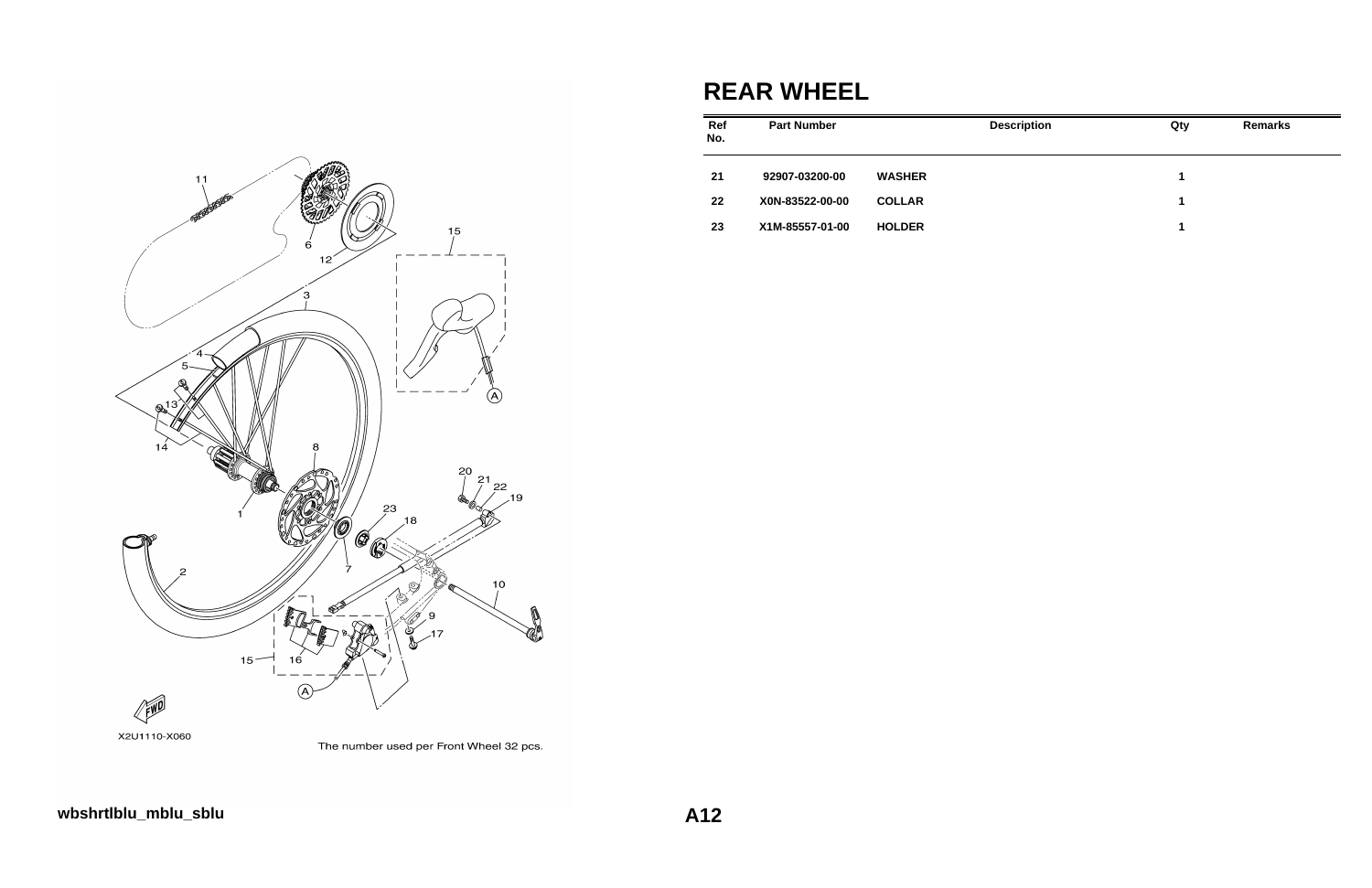

# **STEERING HANDLE & CABLE**

| Ref<br>No.       | <b>Part Number</b> | <b>Description</b>          | Qty          | <b>Remarks</b> |
|------------------|--------------------|-----------------------------|--------------|----------------|
| 1                | X1M-F6112-50-00    | <b>BAR, HANDLE</b>          | 1            |                |
| $\boldsymbol{2}$ | X2U-F6216-00-00    | <b>CAP, HANDLEBAR COVER</b> | $\mathbf{2}$ |                |
| 3                | X0N-F6126-30-00    | <b>STEM, HANDLE</b>         | $\bf{0}$     |                |
| 3                | X2U-F6126-00-00    | <b>STEM, HANDLE</b>         | 1            |                |
| 3                | X2U-F6126-10-00    | <b>STEM, HANDLE</b>         | $\bf{0}$     |                |
| 4                | X2V-F6117-00-00    | TAPE, BAR                   | 1            |                |
| $\sqrt{5}$       | X2U-F4881-00-00    | <b>BRKT., METER</b>         | 1            |                |
| $6\phantom{a}$   | X1M-F6332-00-00    | <b>BOLT</b>                 | 1            |                |
| $\overline{7}$   | X1M-F632K-70-00    | <b>WIRE, OUTER 1</b>        | 1            |                |
| 8                | X1M-F632K-B0-00    | <b>WIRE, OUTER 1</b>        | 1            |                |
| $\boldsymbol{9}$ | X0N-F6317-00-00    | <b>ADJUSTER, CABLE</b>      | 1            |                |
| 10               | X0N-F6392-00-00    | <b>CLIP, CABLE 2</b>        | 1            |                |
| 11               | X1M-F1999-00-00    | <b>CLAMP, WIRE HARNESS</b>  | $\mathbf{2}$ |                |
| 12               | X0N-H3382-20-00    | <b>BELL</b>                 | 1            |                |
| 13               | X2U-F1739-00-00    | <b>BOLT</b>                 |              |                |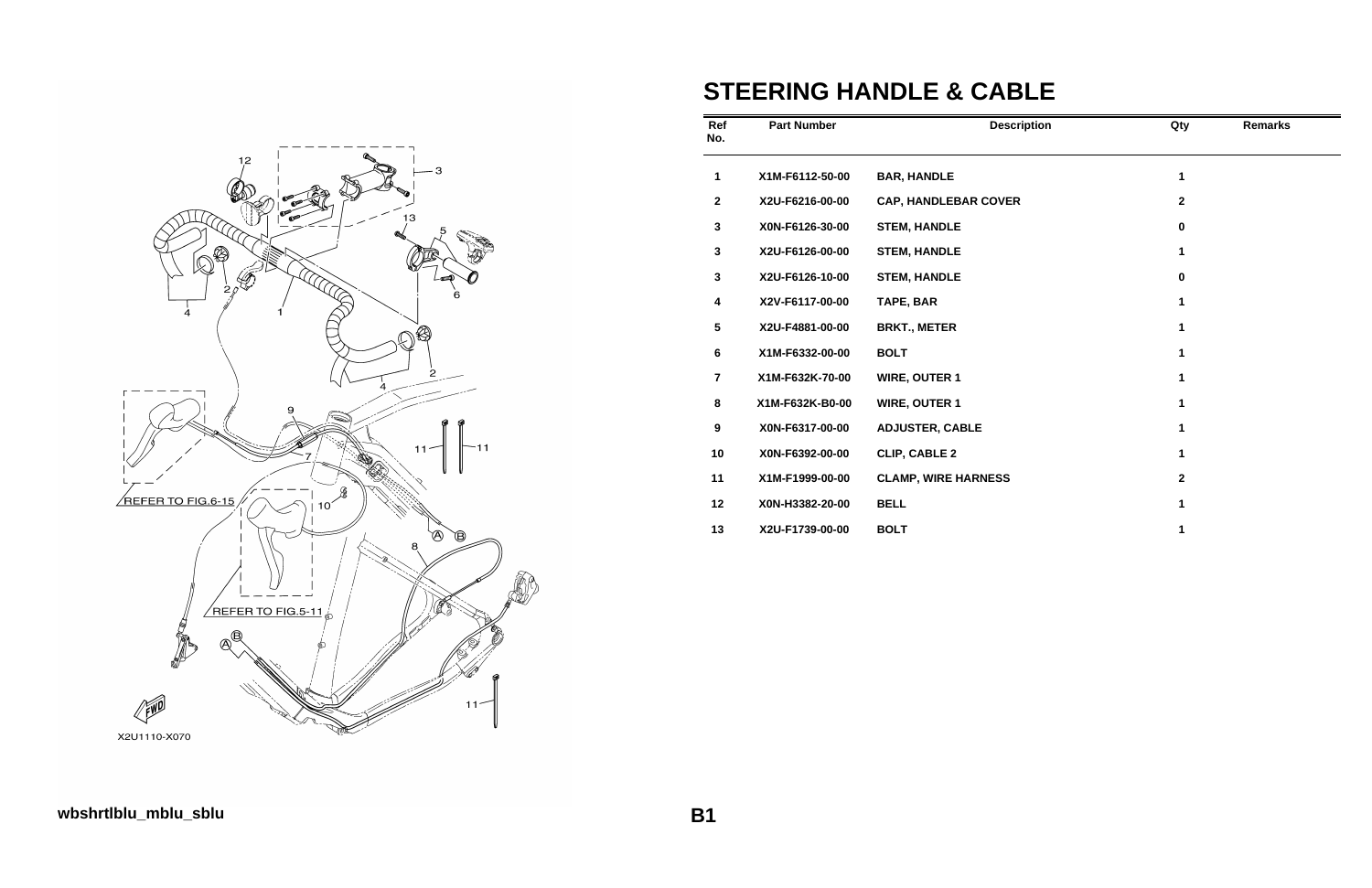

# **ELECTRICAL 1**

| <b>Part Number</b> | <b>Description</b>          | Qty | <b>Remarks</b>    |
|--------------------|-----------------------------|-----|-------------------|
| X1V-81515-00-00    | <b>LEAD WIRE ASSY</b>       | 1   |                   |
| X0S-83500-01-00    | <b>METER ASSY</b>           | 1   | Dsip A, L550, '19 |
| X1V-82110-00-00    | <b>BATTERY ASSY</b>         | 1   |                   |
| X1V-8210C-00-00    | <b>BATTERY CHARGER ASSY</b> | 1   |                   |
|                    |                             |     |                   |

X2V1010-X080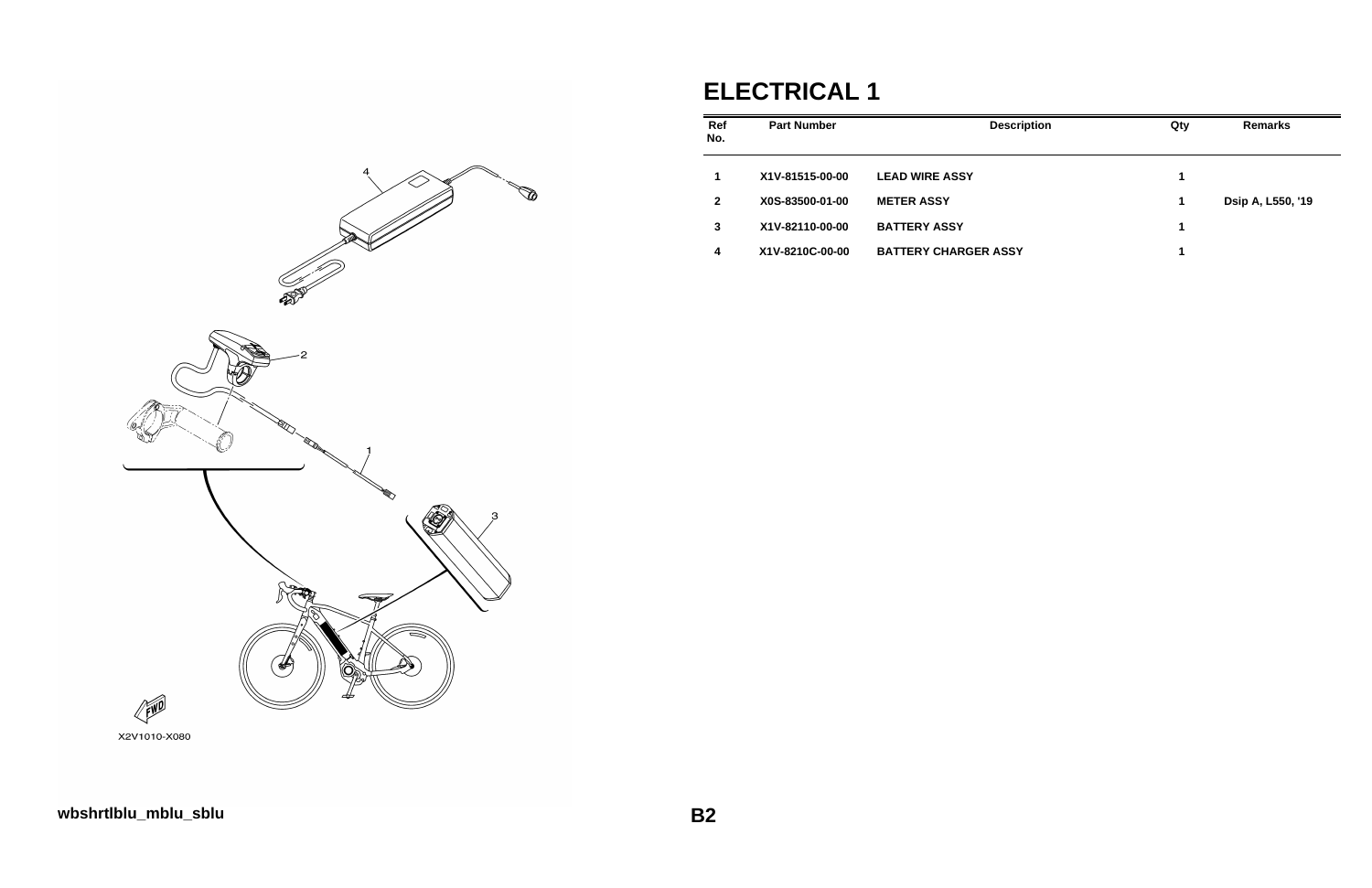

#### X2U1110-X090

# **ELECTRICAL 2**

| Ref<br>No.   | <b>Part Number</b> | <b>Description</b>         | Qty | <b>Remarks</b> |
|--------------|--------------------|----------------------------|-----|----------------|
| 1            | X94-859C4-20-00    | <b>CAP, CONNECTOR</b>      | 1   |                |
| $\mathbf{2}$ | X0N-H5110-00-00    | <b>REFLECTOR ASSY</b>      | 1   |                |
| 3            | X0N-H3836-00-00    | <b>BAND</b>                | 1   |                |
| 4            | X0N-H4323-00-00    | <b>REFLECTOR</b>           | 2   |                |
| 5            | X0N-H5130-00-00    | <b>REAR REFLECTOR ASSY</b> | 1   |                |
| 6            | X0N-H3836-10-00    | <b>BAND</b>                | 1   |                |
| 7            | X0U-F4681-00-00    | <b>NUT, CAP</b>            |     |                |